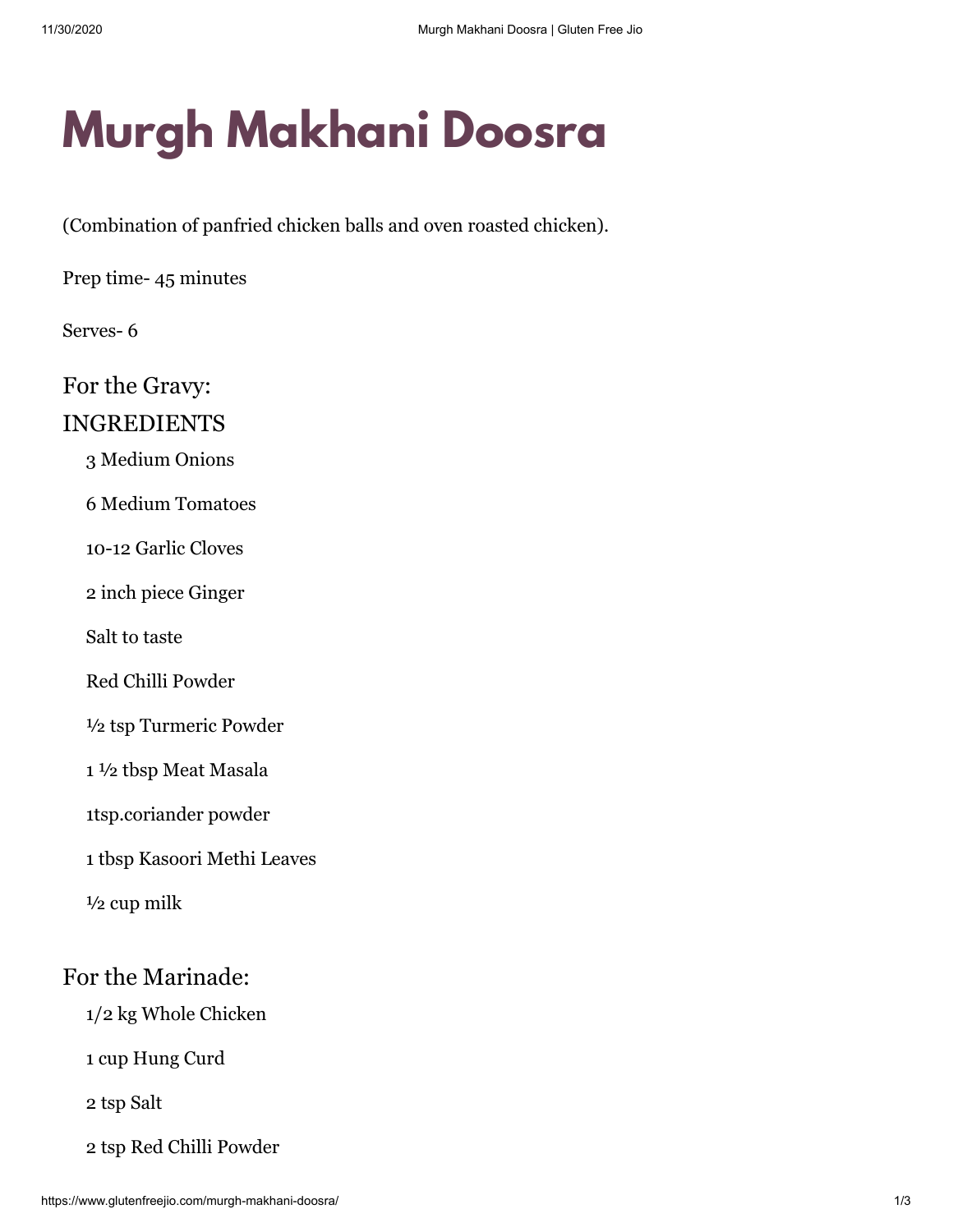- 1 tsp freshly ground Garam Masala
- 1 tsp Meat Masala
- 2 tsp Ginger Garlic Paste
- 1 tbsp Mustard Oil

#### For the Koftas:

½ kg Boneless Chicken

1 Egg

2 Green Chillies

1 tsp Coriander Leaves chopped

½ tsp Kasoori Methi Leaves

1tsp salt

1tsp Red Chilli Powder

½ tsp Garam Masala

## METHOD

- 1. For the marination of the chicken,lukewarm the mustard oil and add chilli powder.Add this oil and rest of the ingrediants to curd and mix.Add the whole chicken and marinate in the refrigerator for about 2 hours.
- 2. Roast the chicken in the oven for 25-30 minutes until cooked.
- 3. To prepare the Koftas, churn all the ingredients together in the grinder to make a chicken paste.
- 4. Shape the minced chicken in balls or koftas.
- 5. Shallow fry the chicken balls on low heat till cooked and crisp from outside.Keep them aside.
- 6. To prepare the gravy,pressure cook whole onions,tomatoes,garlic and ginger for 10 minutes.
- 7. Cool the above ingredients and grind together.
- 8. In a heavy bottom pan , heat ghee and add the churned onion-tomatoes mix.
- 9. Add salt,red chilli powder,meat masala,turmeric powderand coriander powder.
- 10. Bhunao till ghee separates.Add kasoori methi and cook for 2 minutes.
- 11. Add milk to the masala to thicken the gravy and keep stirring it continuously while adding milk and on low heat.